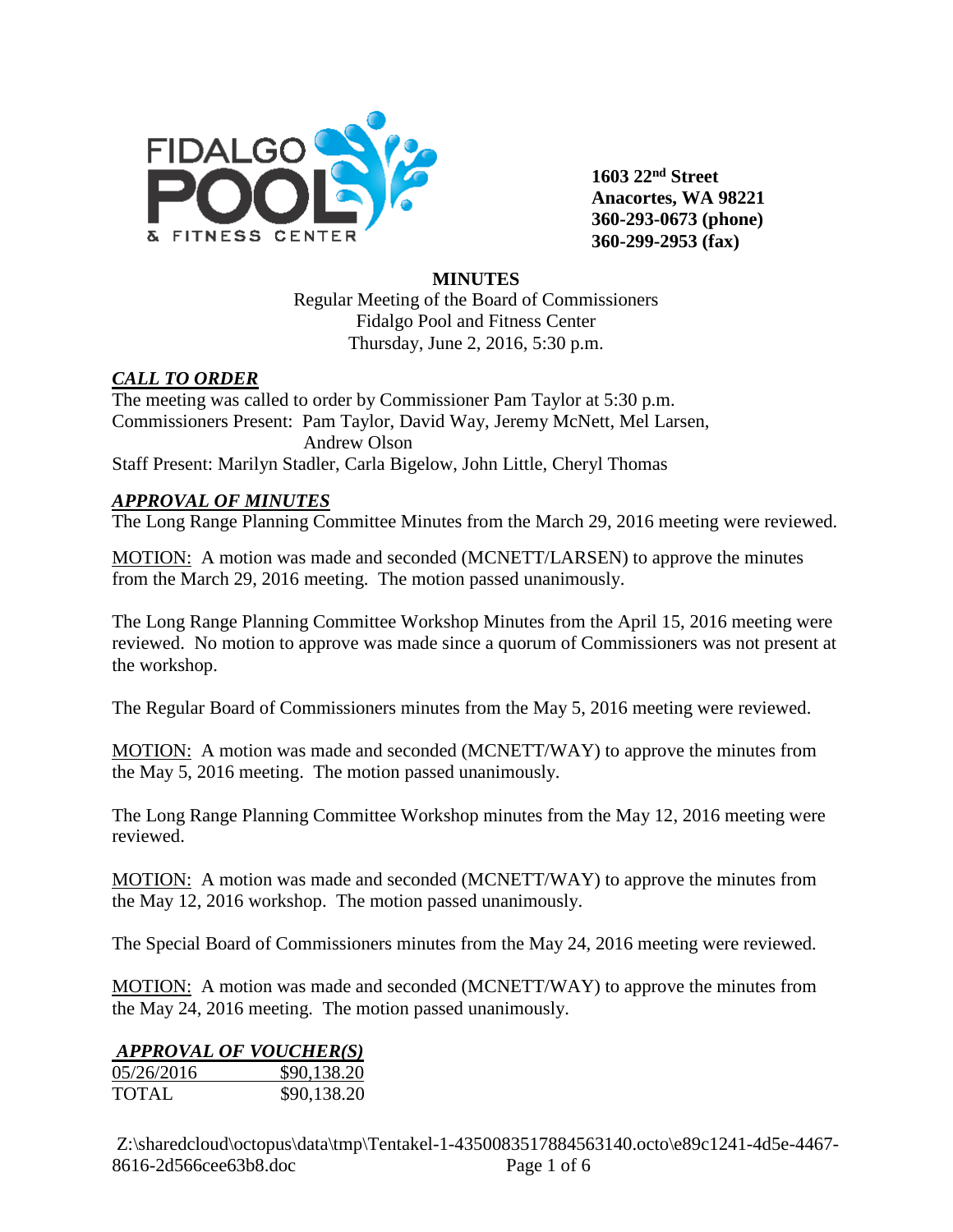MOTION: A motion was made and seconded (MCNETT/WAY) to approve the voucher as submitted. The motion passed unanimously.

## *PUBLIC COMMENTS/CORRESPONDENCE*

## *Tell Us About It" Summary*

We had 3 "Tell Us About It" forms and one note since our last Board of Commissioners' meeting. A summary of the comments is below:

- 1. Fidalgo Pool's website references old team website that is not active. No swim team schedule is on the pool's website, would be helpful. Would be helpful to have schedule/canceled practices posted on pool's website and facebook. Maybe a parent volunteer could keep that updated. (Referred to Jason Hunter, Youth Aquatics Director.)
- 2. A note was left asking where are the mats in the locker rooms to prevent slipping? (John Little, Maintenance Manager has ordered mats awhile ago.)
- 3. Patrons need notification of pool closures, closures used to list on the seasonal pool schedules, which was very convenient. Please return to this system of notification. Many people came to find the pool closed. Prior notification is a must. (Closures are listed on the schedule sheet at the front desk, which may be taken home. Planned closures also appear on the pool website. Spontaneous closures do to illness, etc are sent out in email blasts and posted in the lobbies.)
- 4. There were complaints that one of the personal trainers is too loud while working with clients. (Carla Bigelow, Aquatic & Fitness Manager talked to the personal trainer about this issue.)

## *Thunderbird Aquatic Club (TAC) – Coach Jason Hunter*

• TAC numbers are:

Home School: 15(0) Bronze: 28 (0) Silver: 18 Gold: 15 Juniors: 30 Seniors: 4 Masters: 20 Total 111 without masters Active  $+$  or  $-3$ 

- June 22nd will be the start of our summer team. Jason is shooting for about 40 additional swimmers.
- June  $17th-20<sup>th</sup> TAC$  is off to Spokane for their team trip. The meet is at an out door pool, it is 50 meters long and gives all the swimmers a chance to compete against completely new swimmers in a new environment. The team will be staying in the Gonzaga dorms and taking 12 passenger vans. The team is bringing 25 athletes.
- The Spring Thunderbird took place May  $20<sup>th</sup>$  22nd. There was 350 athletes in the meet TAC brought 60 swimmers and took  $1<sup>st</sup>$  place overall. This is the  $3<sup>rd</sup>$  year in a row where the team has taken  $1<sup>st</sup>$  place.
- The swim-a-thon is completed, the team brought in \$11,000 which was \$4,000 short of Jason's goal but more than enough for what the team needed. The money is already being spent on new yard racing lines and other team equipment.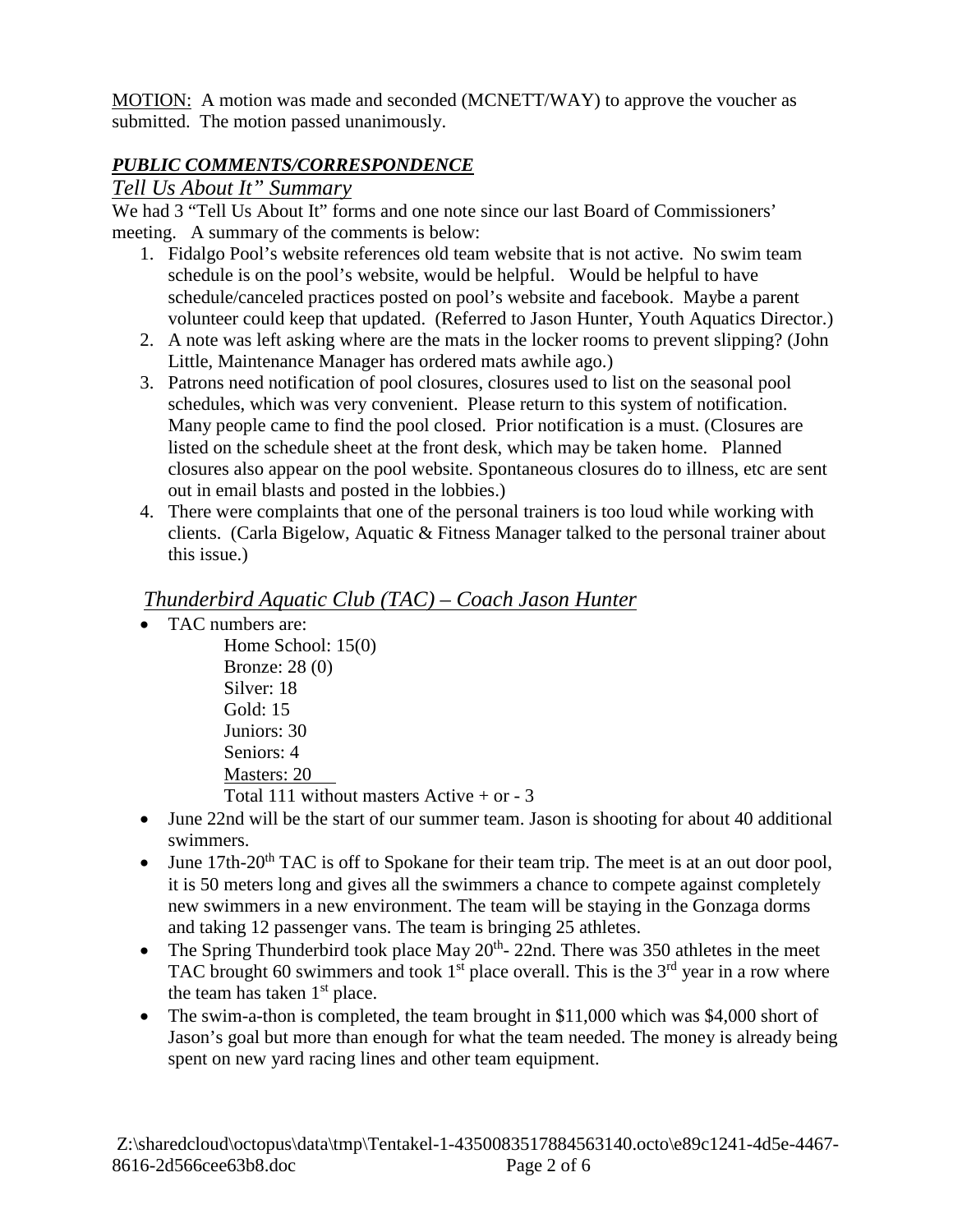# *Aquatics & Fitness Report – Aquatic & Fitness Manager Carla Bigelow*

- **SilverSneakers®:** In March 2016, 209 out of 735 enrollees participated for 1,445 visits. In April 2016, 208 out of 740 enrollees participated for 1,420 visits
- **Silver&Fit®:** In March 2016, 5 out of 10 enrollees participated for 57 visits. In April 2016, 4 out of 10 enrollees participated for 26 visits.
- **At Your Best®:** In March 2016, 23 out of 40 enrollees participated for 240 visits. In April 2016, 26 out of 42 enrollees participated for 227 visits.

# • **FITNESS:**

# o **Equipment**

**1.** Rogue rack and associated equipment has arrived. Thanks to the Maintenance Department for getting installed. It might need to be bolted to the floor as a safety and stability measure. The rack has already seen a lot of use. AFM Bigelow will be ordering a women's Ohio Bar, a new bar pad for use during squats and, possibly, a dip bar attachment.

# o **GroupX Classes**

- 1. HIIT, Boot Camp and Monday night Flow Yoga will be on hiatus for the summer. We will revisit adding them back into the schedule of classes in the fall.
- 2. We have a new instructor for Friday Gentle Yoga. Please welcome Instructor Brenda Newton.
- 3. Instructor Dawn Jex is back for the summer season. She will be teaching the Tuesday/Thursday Strength & Conditioning class through September. We are also looking at offering specialty, limited time yoga classes while she is here.
- **4.** The Commissioners discussed their concern that group fitness classes are being cancelled when a substitute instructor can't be found. Executive Director discussed that we could consider "Fitness on Demand". FOD™ has developed the industry's only fully functional delivery platform, engineered distinctly for the purpose of implementing virtual group fitness in a commercial setting. Commissioners Olson and McNett suggested that we could purchase a screen and projector with this system. ED Stadler  $&$  AFM Bigelow will investigate the expense to provide this type of service.

# • **AQUATICS:**

## o **GroupX Classes**

- **1.** Classes are going well generally. The morning GroupX classes will be shifting to earlier summer times beginning June 27. Thursday evening AquaZumba will be on hiatus for the summer.
- **2.** Instructor J. McFarland and AFM Bigelow are in discussions about developing a CardioSUP class. ED Stadler and Commissioner McNett have expressed support for this offering. Instructor McFarland has SUPs that she uses to teach SUP Yoga. We will be exploring the best way to tether the boards for this class. Please see the following links for examples of the type of class we would offer: <http://www.aquaphysical.com/>

<https://www.youtube.com/watch?v=dbvS9syWty8>

Aquatic and Fitness Manager Carla Bigelow gave a presentation on CardioSUP, which is attached at the end of the minutes. The Board had several questions about the costs of the boards, the instructor payment options, charge for the class and class availability. David Way would like to see classes offered in the evening and on Saturday. Commissioner McNett wants to make sure that the boards are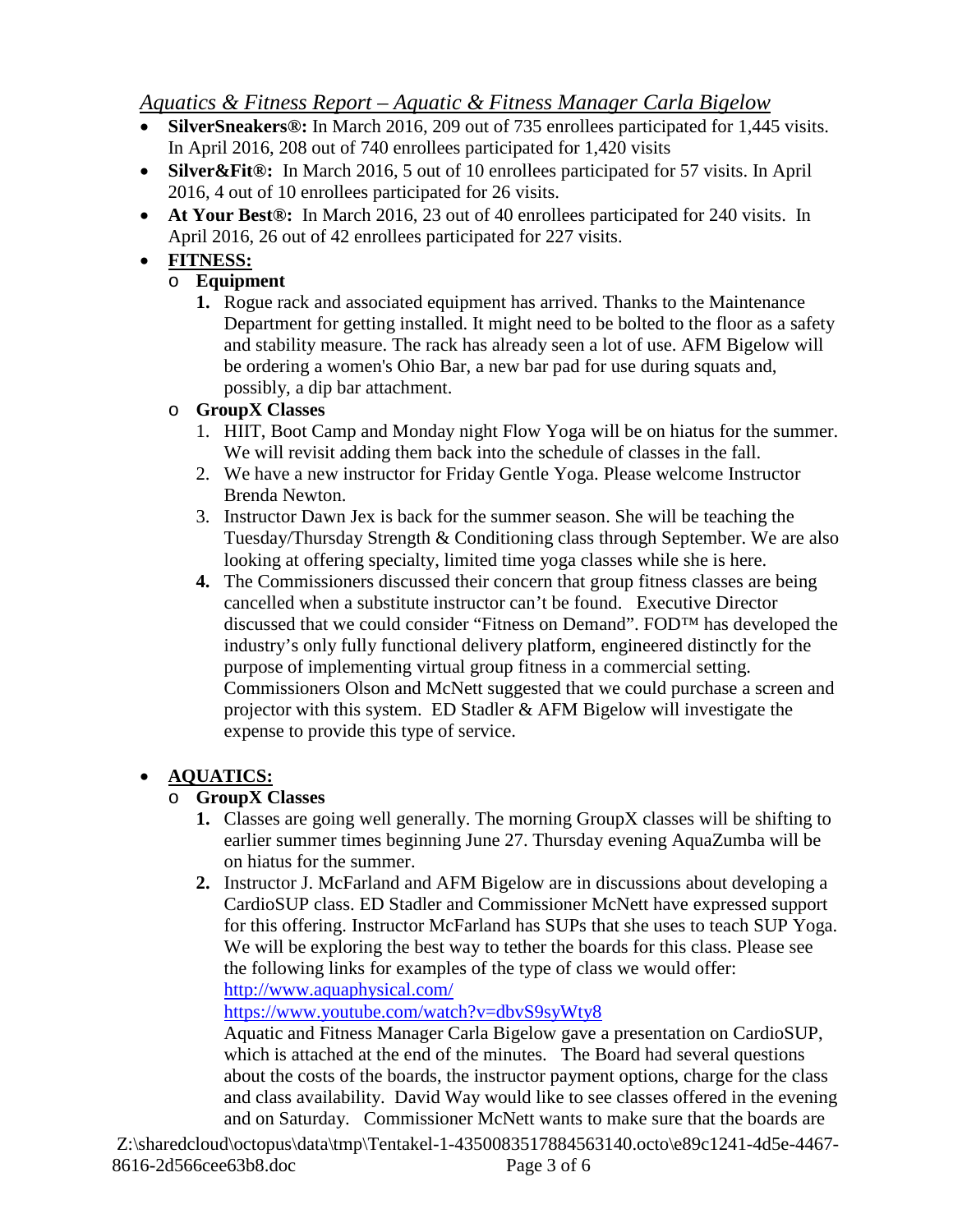safely positioned away for the edges of the pool when class is in session. Commissioners Olson and McNett were concerned about the boards' purchase price. We will test a class during the summer to see how it is received by the pool patrons. The instructor percentage payment split option, use of the instructor's boards and separate charge for this specialty class will be used in the trial session.

### o **Swim School**

- **1.** Spring Session III has approximately 95 students enrolled (as of 5/27).
- **2.** We will offer 4 2 week sessions of swim lessons this summer. Session I begins June 27.

#### o **Staff**

- **1.** Please welcome new swim instructors: Julia Griffiths, Jadin Bigelow, Lindsey Miller, Dawn Jex
- **2.** Julia Griffiths has also joined our Lifeguarding staff for the summer.
- **3.** LGI Johnson and AAFM Dees are heading up a staff team building project. Staff members are offering suggestions for social events and activities to be held once a month. In June we go bowling.

### o **Training**

- 1. AFM Bigelow spent a busy week at the International Aquatics Fitness Conference in Palm Harbor, Florida. She completed Aquastrength Level 1 Instructor training and has been asked by CEO Troy Elliott to submit an application to become a Master Trainer for the company. She was able to take classes from international master trainers; and met with fitness equipment distributors, suit designers from Dolfin Swimwear and USA Swimming Make A Splash Anti-Drowning Initiative representative Sue Nelson.
- 2. The Lifeguarding staff will hold an inservice with Justen Berg of the Anacortes Fire Department on June 25.
- 3. AAFM Dees, LG Webb and LG Omdal are taking their WSI certification this month. The class is being offered by the John Vanderzicht Pool in Oak Harbor but will meet at Fidalgo Pool on the weekend dates of the course.
- 4. ARC Lifeguarding course begins June 3 here. This course will include Lifeguarding, CPRO/AED/First Aid and Blood Borne Pathogens training.

## *Administration – Executive Director Marilyn Stadler & Business Manager Cheryl Thomas*

• The Active Military Program for April 2016 was 61 visits by 26 different participants, 514 visits YTD. The usage by military families for April was 78 visits.

| <b>Month</b>     | # of Visits | <b>Month</b>     | # of Visits |
|------------------|-------------|------------------|-------------|
| October 2014     | 53          | October 2015     | 89          |
| November 2014    | 34          | November 2015    | 72          |
| December 2014    | 46          | December 2015    | 84          |
| January 2015     | 23          | January 2016     | 80          |
| February 2015    | 49          | February 2016    | 61          |
| March 2015       | 97          | March 2016       | 67          |
| April 2015       | 72          | April 2016       | 61          |
| May 2015         | 72          | May 2016         |             |
| June 2015        | 48          | June 2016        |             |
| <b>July 2015</b> | 69          | <b>July 2016</b> |             |

Z:\sharedcloud\octopus\data\tmp\Tentakel-1-4350083517884563140.octo\e89c1241-4d5e-4467- 8616-2d566cee63b8.doc Page 4 of 6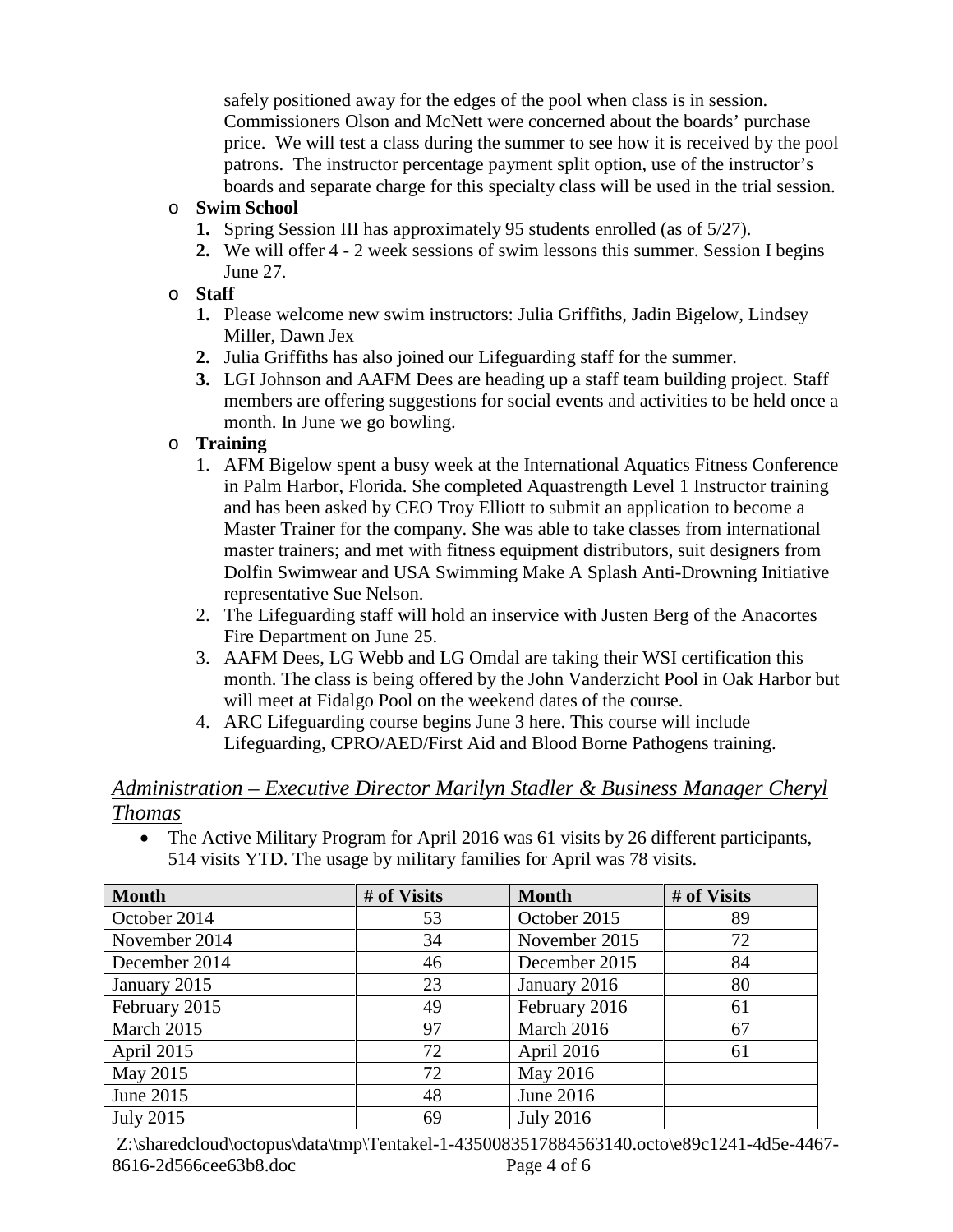| August 2015    | 86  | August 2016    |     |
|----------------|-----|----------------|-----|
| September 2015 | 69  | September 2016 |     |
| <b>TOTAL</b>   | 718 | <b>TOTAL</b>   | 514 |

- Other statistics:
- 1. The FPFC total number of visits for April 2016 was 3,780 and Year-to-Date was 15,981. The FPFC total number of visits for April 2015 was 4,122 and April 2015 Year-to-Date was 15,981. These statistics also don't include the visits from Physical Therapy patrons, swim meet participants or rentals.
- Fidalgo Pool Forum has not received any interest.
- Business Manager Cheryl Thomas raised prices on many candy items.

### *Maintenance – John Little*

- A company has been hired to repair the damaged chain link fence at the SW corner of the Pool property. The company estimated the repairs would be completed by the middle of June. The wood fence will be repaired in-house after the chain link repairs are completed.
- A new rollup door was installed at the SE corner of the pool deck. The new door is energy efficient with insulated framework and insulated glass to allow in light from the outside without opening the door.
- The lower parking lot lights were re-lamped.
- Four exterior building lights were repaired.
- The new chair lift has been received and is scheduled to be installed during shutdown.
- All smoke detectors were serviced.
- The new weight machine was assembled and put into service. The old one was removed.

#### *Investments*

- \$186,204.61 will mature August 1, 2016.
- \$40,000.00 will mature July 31, 2016
- We have a total of \$226,204.61 in investments.

## *Financial Reports*

Levy net income based on QB for April 2016 – \$175,835.71 and YTD – \$145,100.90. We received a major levy release this month. Program net income for April – \$10,656.80 and YTD - \$52,260.78. Gross income for programs is listed below:

| <b>DEPARTMENT</b>     | <b>FISCAL YEAR</b> | <b>APRIL</b> | <b>APRIL</b>    | <b>APRIL</b> | <b>APRIL</b>    |
|-----------------------|--------------------|--------------|-----------------|--------------|-----------------|
|                       |                    | 2016         | <b>YTD 2016</b> | 2015         | <b>YTD 2015</b> |
| Aquatics              | Jan $1 - Dec 31$   | \$20,141     | \$82,986        | \$15,824     | \$70,158        |
| <b>Swim Lessons</b>   | Jan $1 - Dec 31$   | \$7,768      | \$26,882        | \$7,767      | \$30,746        |
| <b>Youth Aquatics</b> | Sept $1 - Aug\ 31$ | \$7,249      | \$68,226        | \$8,639      | \$74,314        |
| <b>Fitness Center</b> | Jan $1 - Dec 31$   | \$7,900      | \$29,051        | \$5,603      | \$24,966        |

## *Old Business*

#### • **Landscaping Committee**

o Molly Maguire contacted Business Manager Cheryl Thomas approximately ten days ago. She is revising the current plan that includes the northwest section of the fitness center.

Z:\sharedcloud\octopus\data\tmp\Tentakel-1-4350083517884563140.octo\e89c1241-4d5e-4467- 8616-2d566cee63b8.doc Page 5 of 6